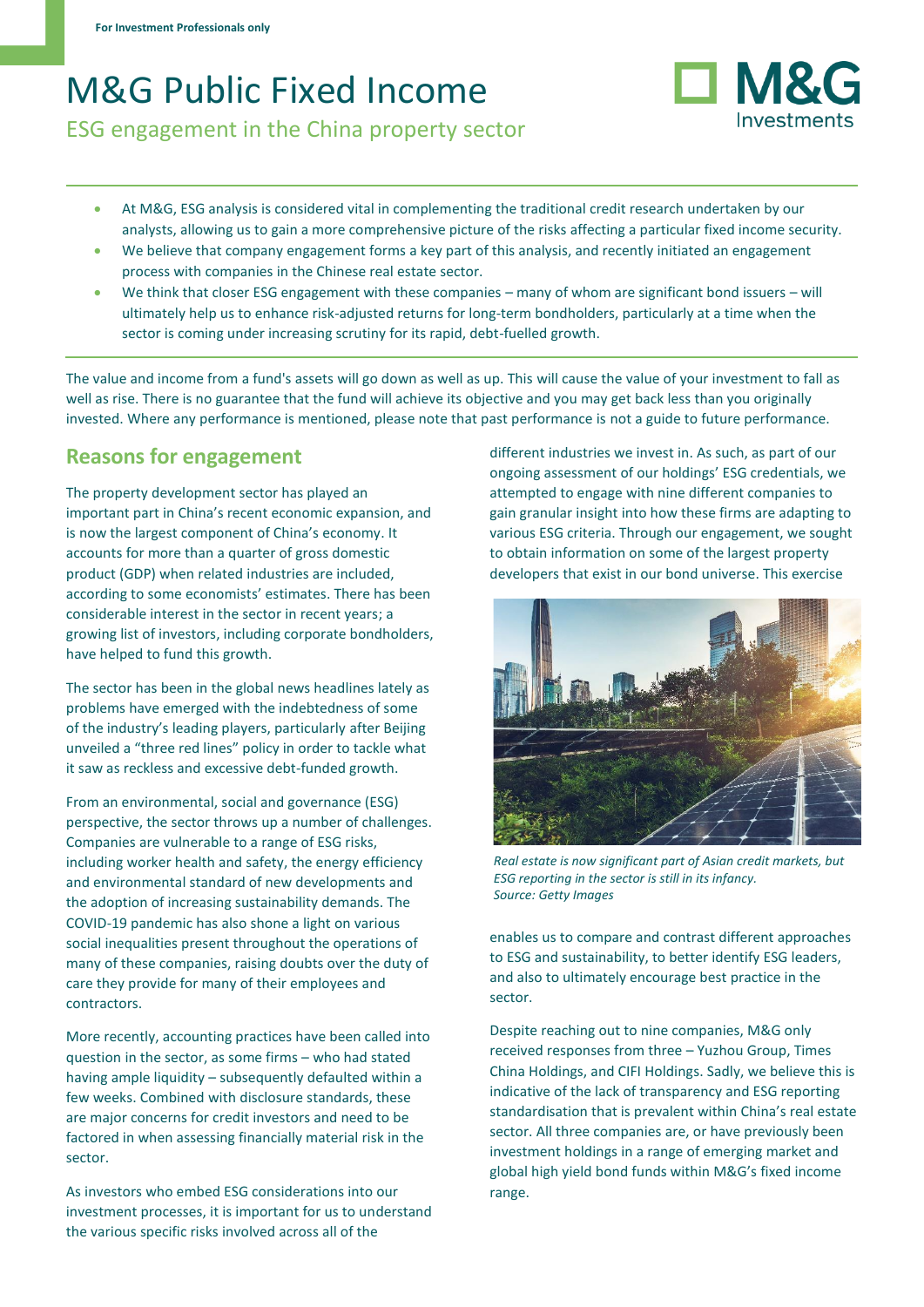The first phase of the engagement took the form of an extensive ESG questionnaire process. A short summary of our findings is outlined below.

#### **Yuzhou Group**

Yuzhou operates as a real estate development company, developing and marketing high rise-residential buildings and commercial properties. As of June 2021, Yuzhou had more than 179 ongoing development projects across 39 cities, including Beijing, Shanghai and Hong Kong. We were keen to initiate a productive dialogue with Yuzhou to gain better insight into its positioning on a range of ESG matters.

The company representatives informed us that within four years, all of the company's new projects will be certified to China's national green building standards, and that, as of 31 December 2020, 135 of their developments already met this certification. In addition, three of their projects have been awarded a Leadership in Energy and Environmental Design (LEED) Gold Certificate. The LEED framework was developed by the US Green Building Council (a non-profit organisation), and is a globally recognised building certification. Gold certification is the second highest level a building can achieve and is indicative of high energy and environmental design standards.

Turning to the company's environmental ambitions, Yuzhou representatives informed us that at least 90% of new developments are set to employ rainwater reuse systems, and at least 70% will have solar water heating systems. In addition, the company says it is attempting to take ecological and environmental impacts into account throughout the planning process by ensuring that soil excavation is minimised and that native plant species are integrated throughout new developments. The company was able to demonstrate progress in its sustainability reporting by disclosing its Scope 1, 2 and 3 emissions<sup>1</sup>. Furthermore, at the start of 2021, the company issued a six-year \$562m 'green bond' – which it said was the largest issuance of this kind by a Chinese property company – to help finance green projects with environmental benefits.

Yuzhou maintains close communication with stakeholders throughout the development process, to assist with any queries or concerns. Although these make up only a small percentage of its total number of developments, the company does provide social housing developments in several cities, including Shanghai, Yangzhou, Foshan and Fuzhou.

Monitoring for instances of modern slavery and robust employee health and safety policies are key concerns for us, particularly when examining emerging market businesses where standards can lack stringency or are sometimes seen as less enforceable. We were satisfied with the company's thorough responses to our queries in this area. It provided us with a detailed breakdown on its process for monitoring for modern slavery, both within its own operations and its supply chains. In addition, the company informed us of the extensive details regarding various safety training that workers must undertake, including the use of working groups to discuss health and safety objectives and raise concerns. Finally, the company operates a policy whereby director-level remuneration is linked to overall health and safety performance.

In comparison to the other two companies we engaged with, Yuzhou stood out in terms of its ESG disclosure, providing concrete data and metrics to explain both its current status and its goals for the future. ESG matters appear to be integrated throughout the company's operations, from the initial planning stages right through to project implementation and construction. That being said, we will be engaging with the company further on certain social matters where we were less satisfied with responses. For example, specific data was notably lacking regarding the displacement of local communities close to its project sites, and regarding worker demographics. We look forward to continuing discussions with the company to better understand how it intends to address these gaps and improve information disclosure going forward.

#### **Times China Holdings**

Times is an investment holding company that is principally engaged in property development. The company has worked on a range of projects, including holiday villas, office buildings, hotels, residential properties and industrial parks. The initial stages of this engagement took the same form – an extensive questionnaire process to give us a sense of how seriously the company is taking ESG matters and how imbedded they are in company culture.

In terms of the environmental standards of its new buildings, Times informed us that in 2020 two of its projects had obtained the internationally-recognised LEED Gold certification, and it intends to construct new buildings to levels that exceed China's own green building standards. In addition to this, the company provided details of energy-saving materials it uses in the construction process, such as a heat-reflective insulation coating that it claims has reduced energy loss from

<sup>1</sup> Emission Scopes form the basis for corporate greenhouse gas (GHG) emission reporting globally. Scope 1 emissions are made by a company directly, while Scope 2 and 3 emissions are made indirectly.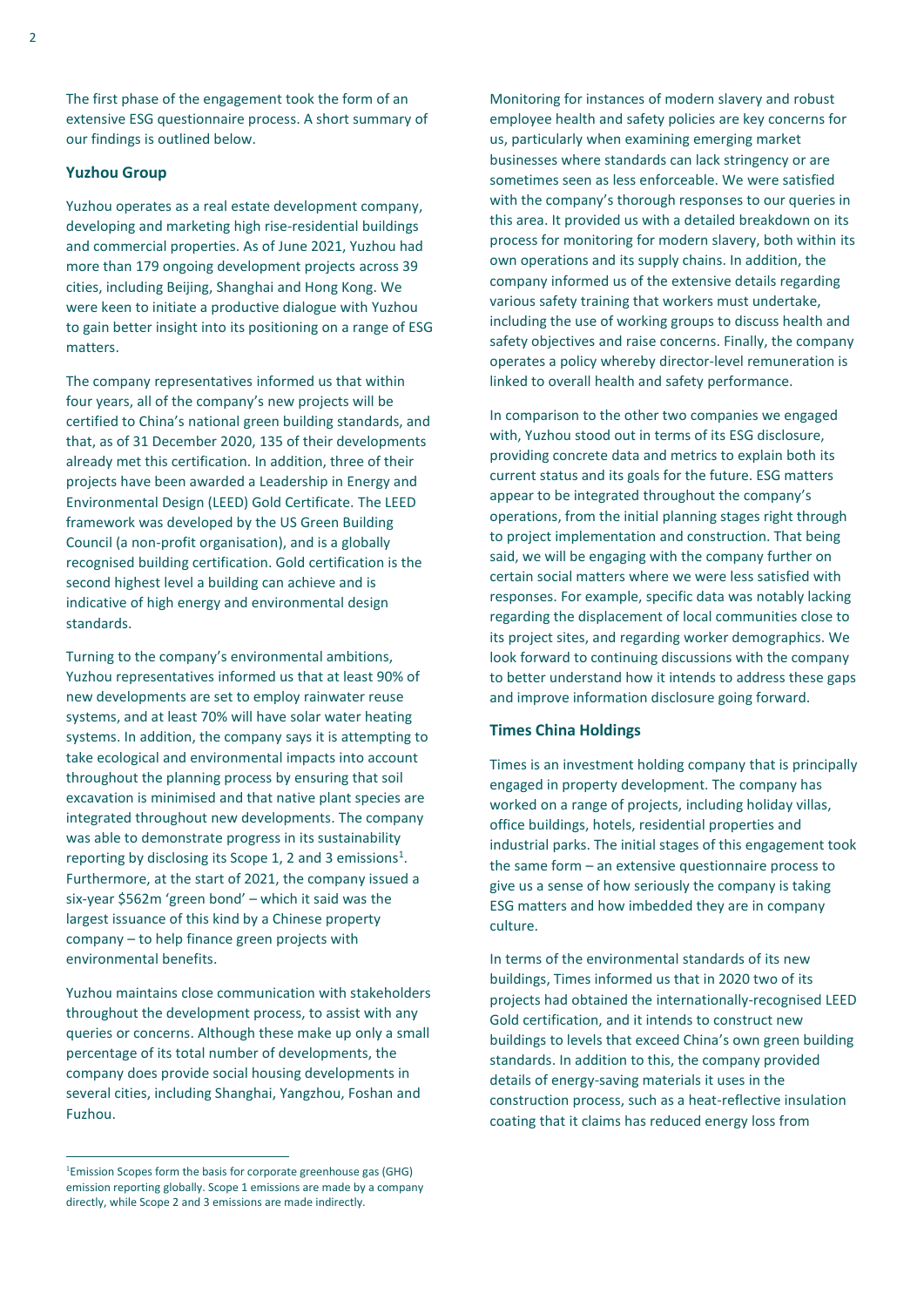buildings by one third. However, beyond this, the company was lacking in hard data, particularly in relation to the company's carbon emissions, and the extent to which its new developments take place on greenfield sites. We intend to pursue further disclosure on these areas in the next phase of our engagement.

When responding to questions on some of our material social risks, Times did not provide us with any meaningful ways in which it attempts to monitor or mitigate modern slavery in its supply chains, nor did it disclose how many local communities it displaces, nor offered us any information on its social housing provision. On numerous occasions, the reason given for its lack of data was simply that its buildings were accredited with the local government standards, regardless. Unfortunately, this is indicative of a wider issue in the Chinese real estate sector, whereby the government's lack of ESG reporting requirements means the depth of reporting is often not meaningful, and tends to lack clarity and quantitative evidence. For us as active bond investors, this would be a cause for concern, particularly for our growing range of funds that have adopted a sustainable investment label, which actively seek to invest in issuers that meet our ESG and sustainability investment criteria, while applying a value-based investment approach.

Ultimately, in comparison with the other companies that we engaged with, Times provided us with much less informative data and analysis, and we were left unconvinced that the company is taking ESG and sustainability matters as seriously as some of its peers. We have subsequently sold down our position, due in part to fundamental ESG concerns.

#### **CIFI Holdings**

CIFI is a large Hong Kong-based investment holding company that consists principally of property-related interests. The company develops and markets offices, commercial buildings and residential properties.

We were encouraged to hear that CIFI ensures that all new residential developments fulfil at least the "one-star standard" design requirements in relation to China's green building evaluation standards, all commercial projects meet the two-star standard, and all high-end projects fulfil the three-star standard. Additionally, CIFI measures and publicly discloses its Scope 1 and 2 emissions, and, whilst it does not yet measure its Scope 3 emissions, company representatives provided information on the steps they will be taking to rectify this gap in the future. Providing Scope 3 data would be considered best practice from a carbon disclosure perspective and we would welcome this initiative from the company in its future reporting.

CIFI informed us that it publicly discloses its Environmental Impact Assessment (EIA) reports as part of its risk mitigation strategy, throughout the development process, as an attempt to improve communication with locally-affected communities. Furthermore, the company regularly utilises its EIAs to monitor the ways a new project may impact local communities and the environment. As well as thoroughly monitoring and recording health and safety incidents throughout its operations, CIFI provided evidence on past incidents, noting that in 2020 there were no severe accidents in the company and only five that resulted in minor injuries.

The company assured us that its board of directors were responsible for supervising ESG management, and that director remuneration was linked to sustainability indicators and goals, something of which we are very supportive at our investee companies. While we were broadly satisfied with its reporting, CIFI lacked detail and more granular data in comparison with Yuzhou. In terms of the company's environmental targets, we would have liked to have seen more measurable, data-driven targets, as opposed to generic supporting statements. We shall continue to monitor the company's environmental data collection and we undertake further engagement to encourage greater transparency and granularity going forward.

### **Outcomes and next steps**

Despite a disappointing response rate in this initial phase of engagement, we were pleased with the content provided by the three aforementioned companies. In our opinion, Yuzhou and CIFI performed better on management of material ESG risks than Times. This engagement series has confirmed some of our concerns surrounding the levels of disclosure, transparency and reliability of ESG information in the real estate industry in China. These are areas we believe need to improve to convince international investors that the companies are effectively managing their underlying ESG risks, and are positioned to take advantage of any related opportunities.

The Chinese property market has grown to a size which makes it too big for fixed income investors to ignore. Any exposure to the sector needs to be carefully balanced with an understanding of the material ESG challenges, a process that requires increased interaction with bond issuers to gain a deeper understanding of the embedded investment risk in the sector.

M&G shall continue to closely monitor these companies, making sure that continuous dialogue takes place to ensure better disclosure in line with our expectations. We plan to follow up with the companies in the new year with